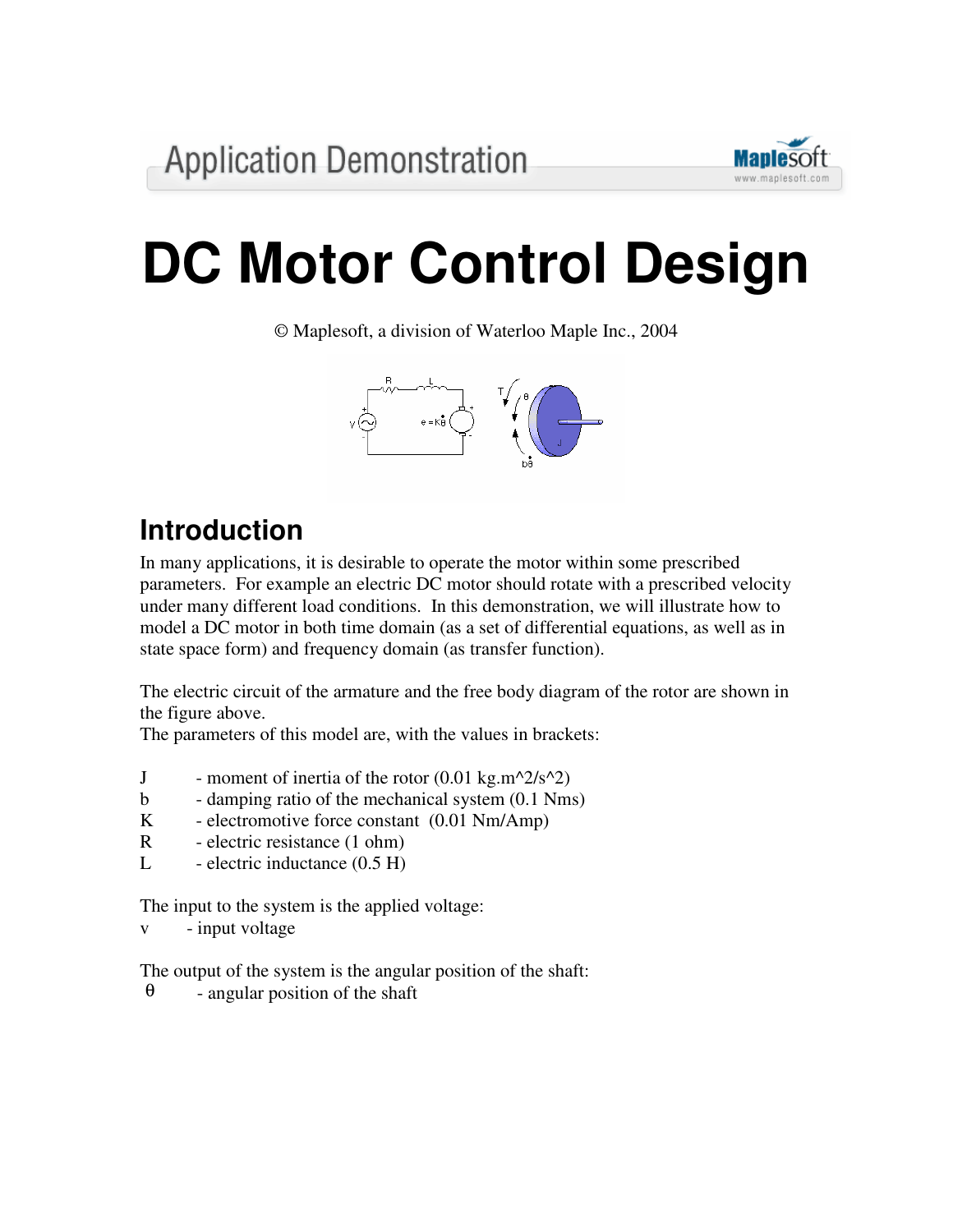#### **System Definition - Differential Equation Model**

**> d1 := J\*diff( theta(t),t,t ) + b\*diff( theta(t), t ) = K\*i(t);**

Second, we apply Kirchoff's voltage law around the circuit. The back EMF is proportional to the angular velocity of the motor shaft.

**> d2 := L\*diff( i(t), t ) + R\*i(t) = v(t) - K \* diff( theta(t), t );**

The resulting system model is then a set of two differential equations.

$$
dI := J\left(\frac{d^2}{dt^2}\Theta(t)\right) + b\left(\frac{d}{dt}\Theta(t)\right) = K i(t)
$$

$$
d2 := L\left(\frac{d}{dt}i(t)\right) + R i(t) = v(t) - K\left(\frac{d}{dt}\Theta(t)\right)
$$

The model parameters are given by:

 $J = 0.01$  kg.m^2/s^2  $b = 0.1$  Nms  $K = 0.01$  Nm/Amp  $R = 1$  ohm  $L = 0.5$  H

**> params := {J = 0.01, b = 0.1, K = 0.01, R = 1, L = 0.5};** *params* :=  ${J = 0.0100, b = 0.1000, K = 0.0100, R = 1, L = 0.5000}$ 

#### **Open Loop Simulation**

Now that we have the set of differential equations describing the system behavior, we can substitute the parameter values into the model and obtain a time response simulation of the system.

Since we have not designed a controller for the system yet, this response is typically referred to as the open-loop characteristic of the system.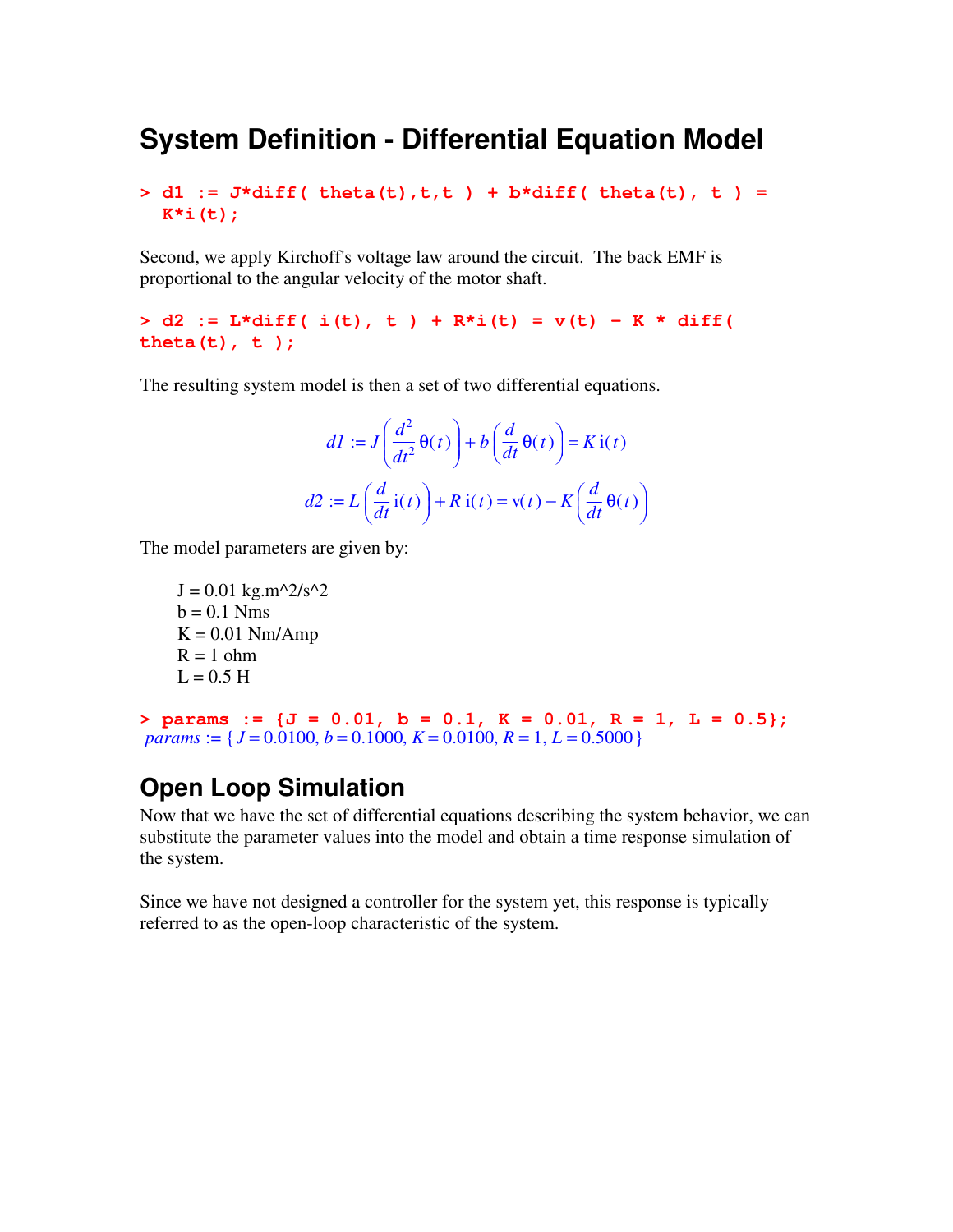Recall the model differential equations.

**> d1; d2;**  $J\left[\frac{a}{\epsilon_0}\theta(t)\right]+b\left[\frac{a}{\epsilon}\theta(t)\right]=$ ſ  $\overline{\mathcal{L}}$  $\overline{\phantom{a}}$  $\setminus$ J  $\left(\frac{d}{dt^2}\theta(t)\right)$  $d^2$  $\left(\frac{t^2}{t^2}\theta(t)\right) + b\left(t\right)$  $\left(\frac{d}{dt}\theta(t)\right)$  $\frac{d}{dt} \theta(t)$  $\left[\frac{1}{t}\Theta(t)\right]$  =  $K$ **i**(*t*)  $L\left(\frac{d}{dt}\mathrm{i}(t)\right) + R\mathrm{i}(t) =$  $\left(\frac{d}{dt}$ **i** $(t)\right)$  $\frac{d}{dt}$ **i**(t)  $\frac{d}{dt}$ **i**(*t*) + *R* **i**(*t*) = **v**(*t*) - *K*  $\left(\frac{d}{dt}\right)$  $\left(\frac{d}{dt}\Theta(t)\right)$  $\frac{d}{dt} \theta(t)$ *t* θ(*t*)

Define a step response as the input.

$$
> input\_eq := v(t) = Heaviside(t): input\_eq;
$$
  

$$
v(t) = Heaviside(t)
$$

Set the initial conditions to zero.

```
> initial_conditions := {D(theta)(0)=0, i(0)=0,
  theta(0)=0}: initial_conditions;
                      {D(\theta)(0) = 0, i(0) = 0, \theta(0) = 0 }
```
Plot the response (step response in this case) for the position, i.e.  $\theta(t)$ , over time.

Substituting in the parameter values  
\n> 
$$
\deg
$$
 :=  $\text{eval} \left( \{d1, d2\}, \text{params} \right);$   
\n $\text{simply} \{deqs} := \{0.5000 \left( \frac{d}{dt} i(t) \right) + i(t) = v(t) - 0.0100 \left( \frac{d}{dt} \theta(t) \right),$   
\n $0.0100 \left( \frac{d^2}{dt^2} \theta(t) \right) + 0.1000 \left( \frac{d}{dt} \theta(t) \right) = 0.0100 i(t) \}$   
\n $\{0.5000 \left( \frac{d}{dt} i(t) \right) + i(t) = v(t) - 0.0100 \left( \frac{d}{dt} \theta(t) \right),$   
\n $0.0100 \left( \frac{d^2}{dt^2} \theta(t) \right) + 0.1000 \left( \frac{d}{dt} \theta(t) \right) = 0.0100 i(t) \}$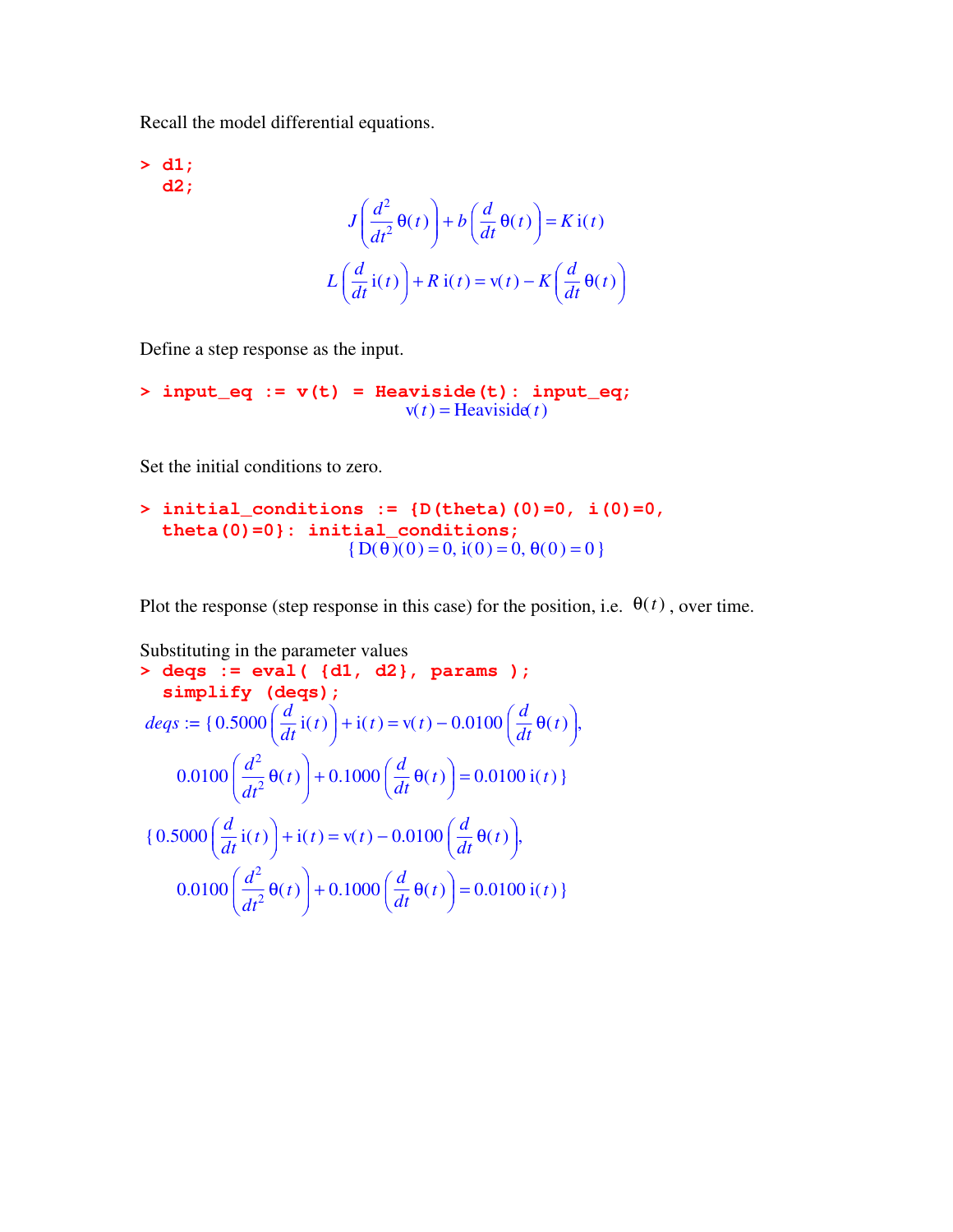```
Calling the custom procedure DEResponse( ) to generate the time response
> DEResponse (deqs, initial_conditions, {input_eq},
   theta(t), t, 0..3);
                     0.2<sup>°</sup>0.150.10.05<sup>°</sup>\overline{0.5}3
                                               1.53
                                                              2.5
```
Notice that given a step input in the voltage, the rotor shaft rotates continuously as expected.

## **Transfer Function Model**

Now, we apply the custom defined procedure DETransferFn( ) to convert the differential equation model into a transfer function model.

theta(t)

```
> TF[pos] := DETransferFn( {d1, d2}, v(t), theta(t), t, s
);
                      TF_{pos} := \frac{K}{s(K^2 + L s^2 L + L s^2)}s (K^2 + L s^2 J + L s b + R J s + R b)
```
#### **Open Loop Analysis (Frequency Domain)**

We can perform the same open loop analysis using the transfer function model.

First, recall the transfer function model: **> TF[pos];**

*K*  $s (K^2 + L s^2 J + L s b + R J s + R b)$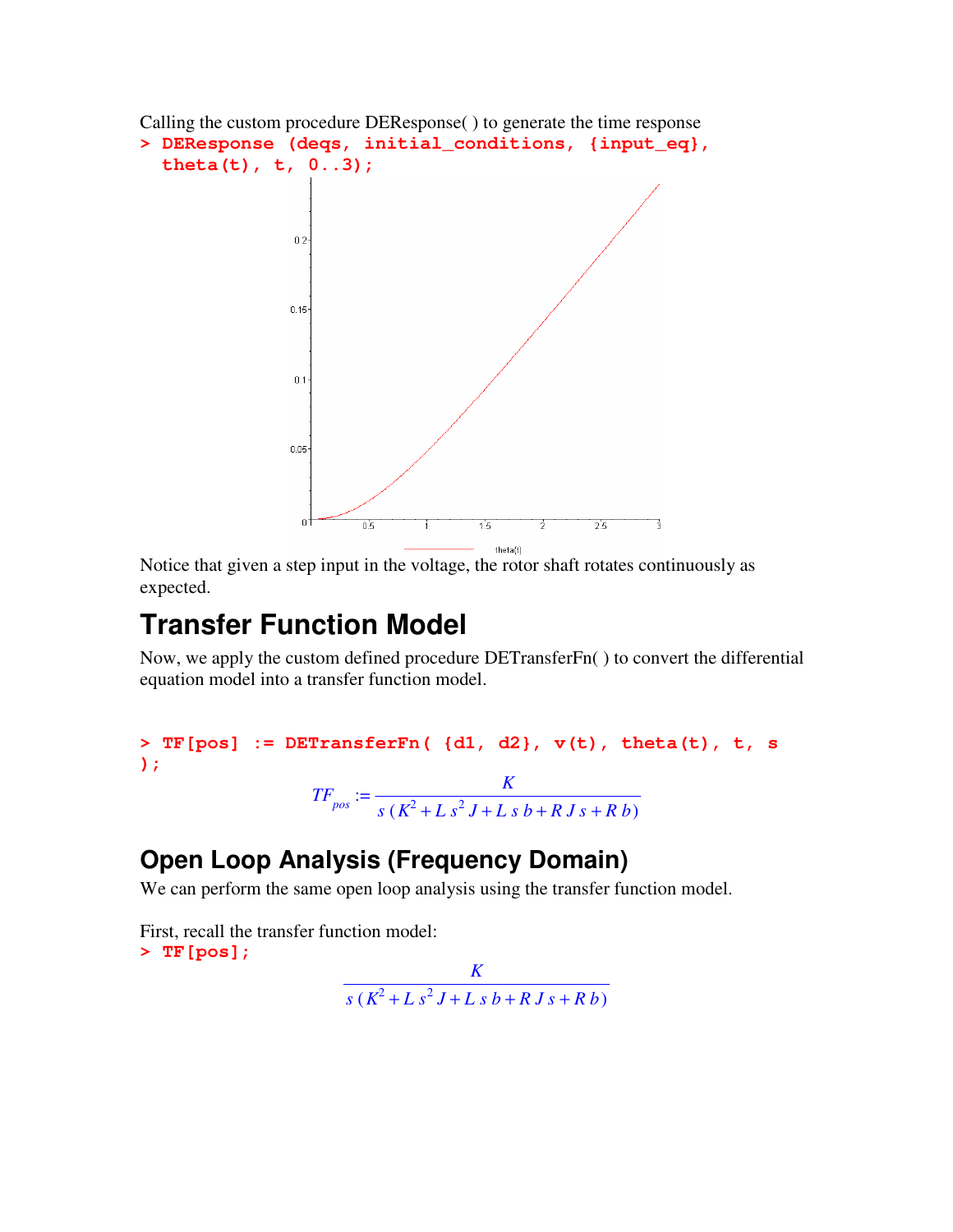Now, replacing the parameter values in the transfer function. **> TF1[pos] := eval( TF[pos], params );**

$$
TFI_{pos} := \frac{0.0100}{s (0.1001 + 0.0050 s^2 + 0.0600 s)}
$$

Calling the custom procedure TFStepResponse( ) to plot the step response of the motor position.

```
> TFStepResponse( TF1[pos], s, 0..9 );
                      0.8<sup>°</sup>0.60.40.20Ť
                                            \frac{1}{2}\frac{1}{4}6
                                                                                                   \overline{8}\mathfrak t
```
In addition to the step response, we can also look at the open loop frequency response of the system in the form of a Bode plot.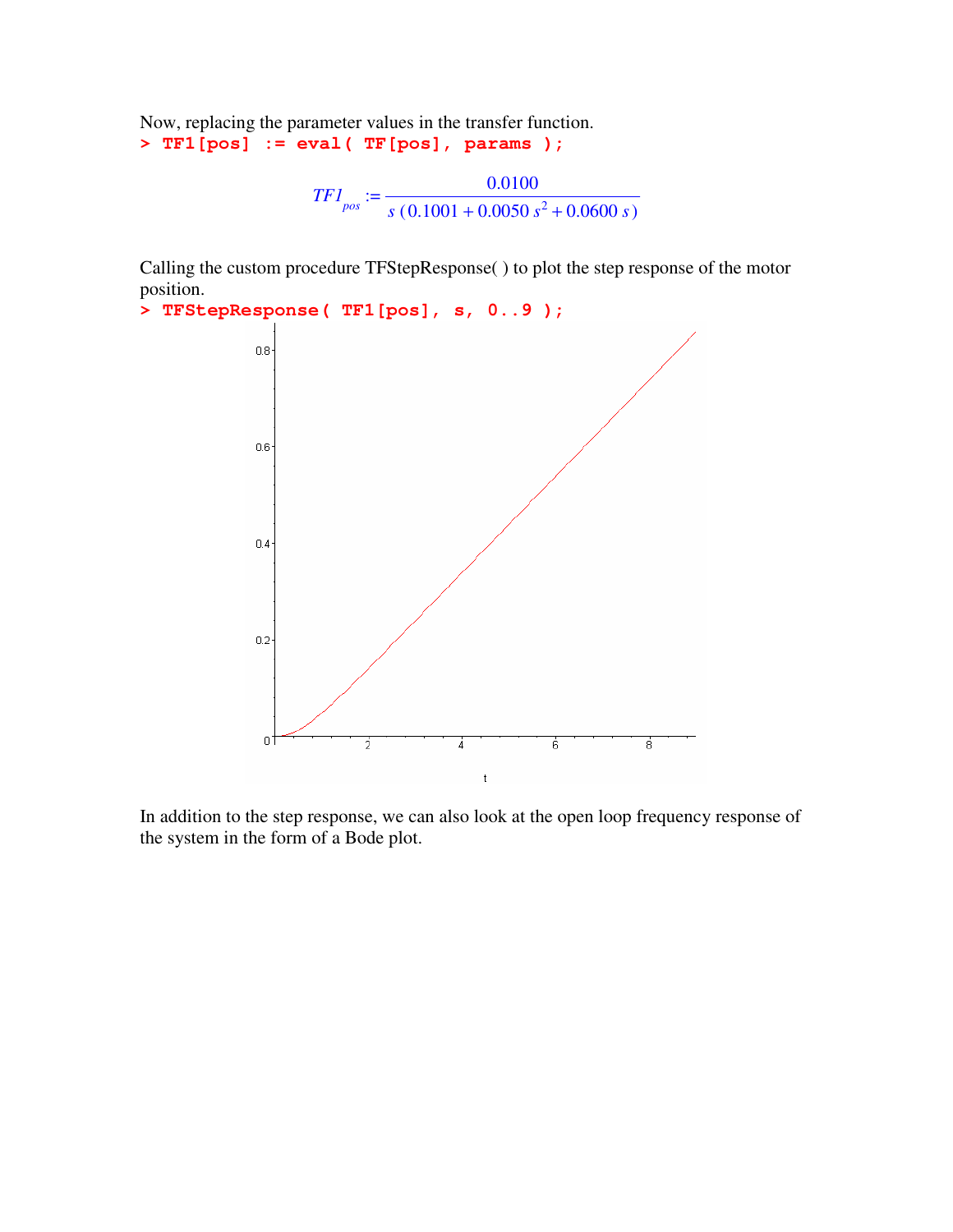Bode plot is a plot showing the magnitude and phase response of a system at different frequencies.

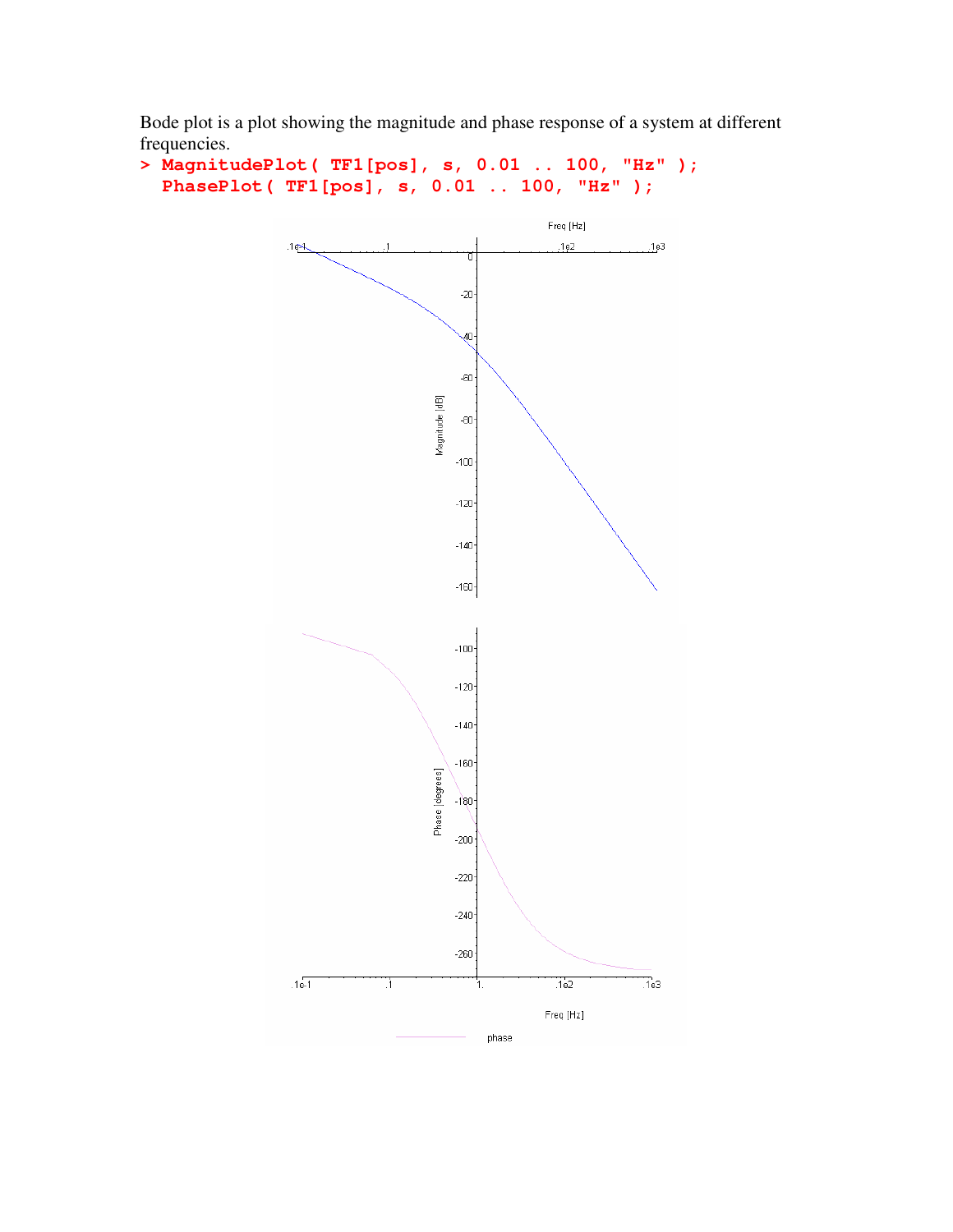#### **Derivation of the State Space Model**

Given the Differential Equation model, we can also derive the state space model of the system.

The state space model is defined as follows:

$$
\frac{d}{dt}\mathbf{x}(t) = A\mathbf{x}(t) + B\mathbf{u}(t)
$$

 $y(t) = C x(t) + D u(t)$ 

where

u(t) is a vector (of length p) representing the input signals to the system. y(t) is a vector (of length m) representing the output signals of the system.  $x(t)$  is a vector (of length n) representing the internal states of the system. A is an n x n matrix B is an n x p matrix C is an m x n matrix D is an m x p matrix

The state vector  $x(t)$  is defined as follows:

$$
x1(t) = i(t)
$$

 $x2(t) = \theta(t)$ 

$$
x3(t) = \frac{d}{dt}\theta(t)
$$

Consider the two differential equations that define the system dynamics. **> d1; d2;**

$$
J\left(\frac{d^2}{dt^2}\theta(t)\right) + b\left(\frac{d}{dt}\theta(t)\right) = K i(t)
$$

$$
L\left(\frac{d}{dt}i(t)\right) + R i(t) = v(t) - K\left(\frac{d}{dt}\theta(t)\right)
$$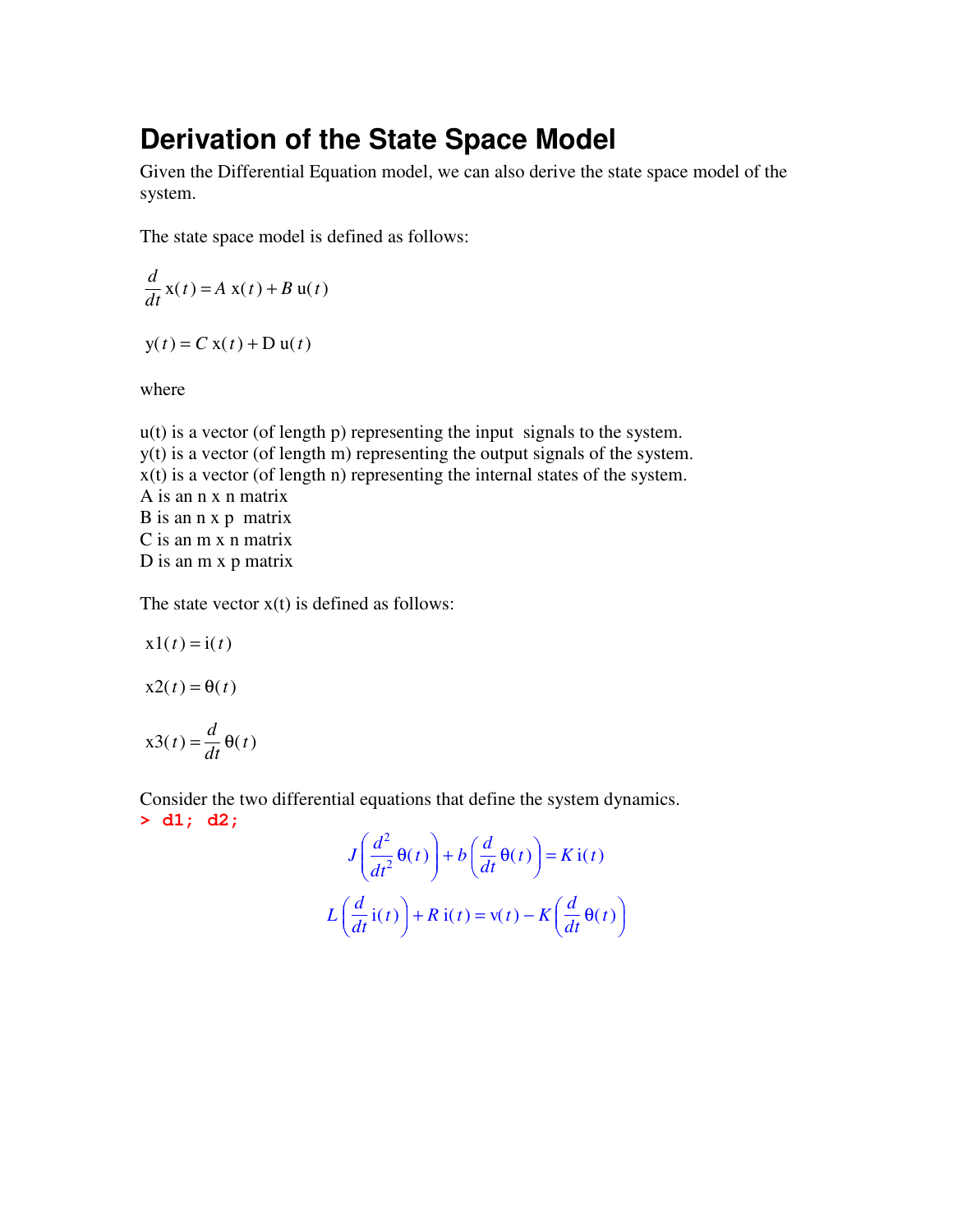From the two differential equations, rearrange to isolate the differentials:

**> Xv := Vector ([isolate (d1, diff (theta(t), t, t)), isolate (d2, diff (i(t), t))]);** Г ן *d*

$$
Xv := \begin{bmatrix} \frac{d^2}{dt^2} \theta(t) = \frac{K i(t) - b\left(\frac{d}{dt}\theta(t)\right)}{J} \\ \frac{d}{dt} i(t) = \frac{v(t) - K\left(\frac{d}{dt}\theta(t)\right) - R i(t)}{L} \end{bmatrix}
$$

>> Xv := eval (Xv, i(t) = x1(t)):   
Xv := eval (Xv, theta(t) = x2(t)):   
Xv := eval (Xv, diff (x2(t), t) = x3(t));   

$$
Xv := \begin{bmatrix} \frac{d}{dt} x3(t) = \frac{Kx1(t) - b x3(t)}{J} \\ \frac{d}{dt} x1(t) = \frac{v(t) - Kx3(t) - Rx1(t)}{L} \end{bmatrix}
$$

> Xv := Vector ([Xv, (diff(x2(t), t) = x3(t))]);  

$$
Xv := \begin{bmatrix} \frac{d}{dt}x3(t) = \frac{Kx1(t) - b x3(t)}{J} \\ \frac{d}{dt}x1(t) = \frac{v(t) - Kx3(t) - R x1(t)}{L} \\ \frac{d}{dt}x2(t) = x3(t) \end{bmatrix}
$$

Putting the set of differential equations into vector form.

> F := 
$$
\langle
$$
rhs (Xv[2]), rhs (Xv[3]), rhs (Xv[1]) > :   
 $\langle$ lhs (Xv[2]), lhs (Xv[3]), lhs (Xv[1]) > = F;  
 $\begin{bmatrix} \frac{d}{dt}x1(t) \\ \frac{d}{dt}x2(t) \\ \frac{d}{dt}x3(t) \end{bmatrix} = \begin{bmatrix} \frac{v(t) - Kx3(t) - Rx1(t)}{L} \\ \frac{Kx1(t) - bx3(t)}{J} \end{bmatrix}$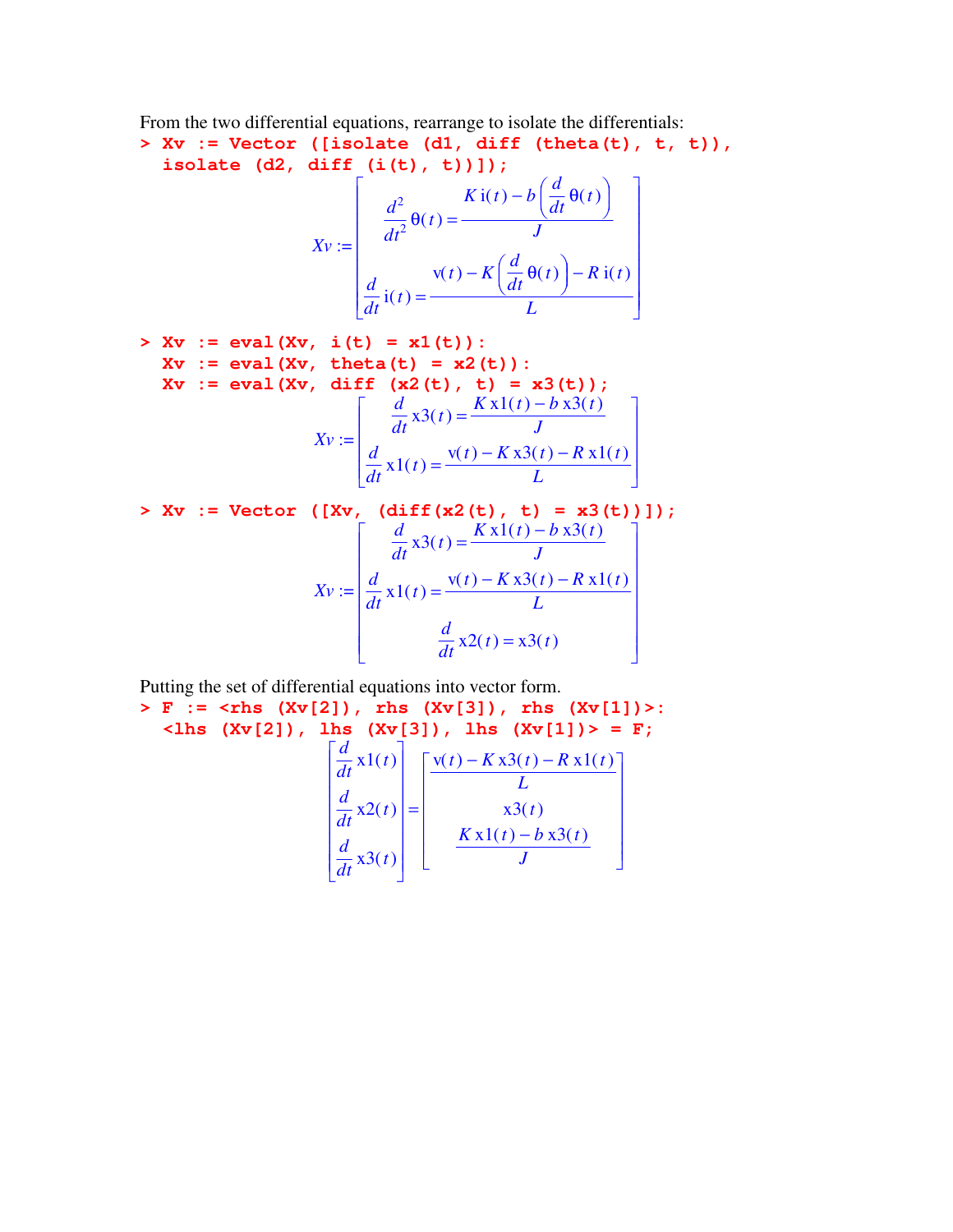Extracting the state space model matrices.

**> Xs := <X1, X2, X3>: Fs** := **eval**  $(F, \{x1(t) = X1, x2(t) = X2, x3(t) = X3, v(t)$ **= V}): A\_ss := Matrix( [ seq( [ seq( eval( diff( Fs[i], Xs[j] ), {V=0} ), j=1..3 ) ], i=1..3 ) ] ); B\_ss := Vector( map( diff, Fs, V ) ); C\_ss := Vector[row]([0, 1, 0]); D\_ss := 0;**  $A\_ss :=$ Г L ן  $\rfloor$   $-\frac{R}{I}$  $\frac{R}{L}$  0  $-\frac{K}{L}$ *L* 0 0 1 *K*  $\frac{K}{J}$  0  $-\frac{b}{J}$ *J*  $B$ *\_ss* := Г L ⅂  $\overline{\phantom{a}}$  1 *L*  $\boldsymbol{0}$  $\boldsymbol{0}$ *C\_ss* := [0, 1, 0]  $D$ *\_ss* := 0

Substituting the numerical values would lead to the following state space model.

**> Ass := eval(A\_ss, params); Bss := eval(B\_ss, params); Css := eval(C\_ss, params);**  $Ass :=$ Г L ן J  $-2.0000 \quad 0 \quad -0.0200$ 0 0 1 1.0000 0 -10.0000  $Bss :=$ Г L ٦  $\rfloor$  2.0000 0 0  $Css := [0, 1, 0]$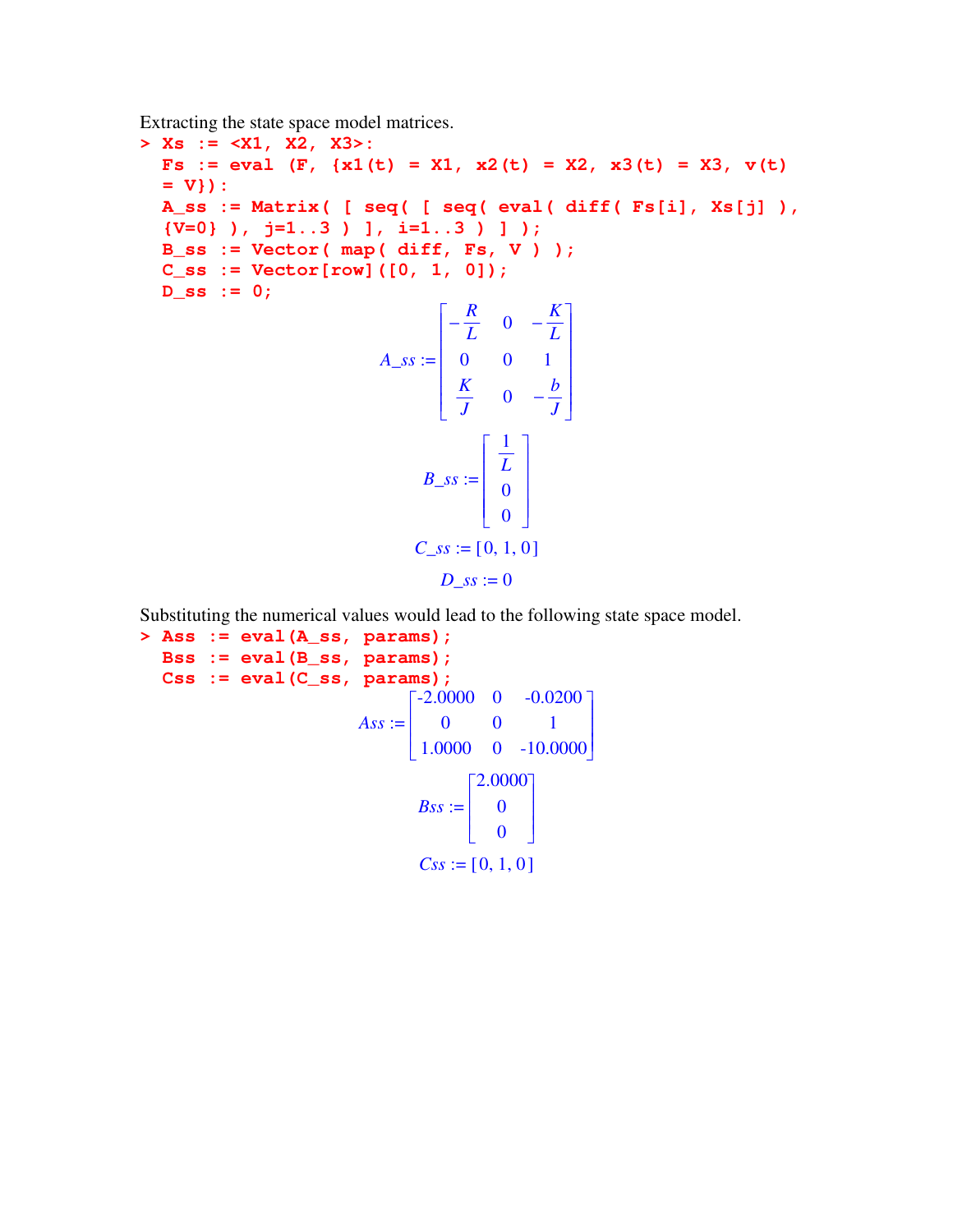#### **Simulation**

Similar to the case for the differential equation model and the transfer function model, we can perform simulation using the state space model.

First, we setup the state vector. **> Xss := Vector([seq (x||i(t), i=1..3)]);** *Xss* := Г L 1  $\overline{\phantom{a}}$  x1(*t*) x2(*t*) x3(*t*)

And the set of first order state differential equations.

> EQ1ss := map (diff, Xss, t) = Ass.Xss + Bss \* u(t);  
\n
$$
EQ1ss := \begin{bmatrix} \frac{d}{dt}x1(t) \\ \frac{d}{dt}x2(t) \\ \frac{d}{dt}x3(t) \end{bmatrix} = \begin{bmatrix} -2.0000x1(t) - 0.0200x3(t) + 2.0000u(t) \\ x3(t) \\ 1.0000x1(t) - 10.0000x3(t) \end{bmatrix}
$$

Here is the output equation.

**> EQ2ss := y(t) = Css.Xss;**  $EQ2ss := y(t) = x2(t)$ 

Set all initial conditions for the states to zero.

**> X\_ic := {seq (x||i(0) = 0, i=1..3)};**  $X\_ic := \{x1(0) = 0, x2(0) = 0, x3(0) = 0\}$ 

Setting the input signal to a step (Heaviside).. **> input := {u(t) = Heaviside (t)};**  $input := \{u(t) = Heaviside(t)\}\$ 

Combine all of the differential equations with the parameter values.

>> {seq (lhs (EQ1ss) [i] = rhs (EQ1ss) [i], i=1..3), EQ2ss}:  
de\_set := eval (\*, params);  

$$
de_set := \{\frac{d}{dt}x1(t) = -2.0000x1(t) - 0.0200x3(t) + 2.0000u(t), y(t) = x2(t),
$$

$$
\frac{d}{dt}x2(t) = x3(t), \frac{d}{dt}x3(t) = 1.0000x1(t) - 10.0000x3(t)
$$

We can then pass the set of first order differential equations to dsolve( ), with the initial conditions and input signal, to generate the numeric solution.

$$
> sol := dsolve (de_set union input union X_i.c, numeric);
$$
\n
$$
sol := proc(x_r k f 45_d ae) \dots end proc
$$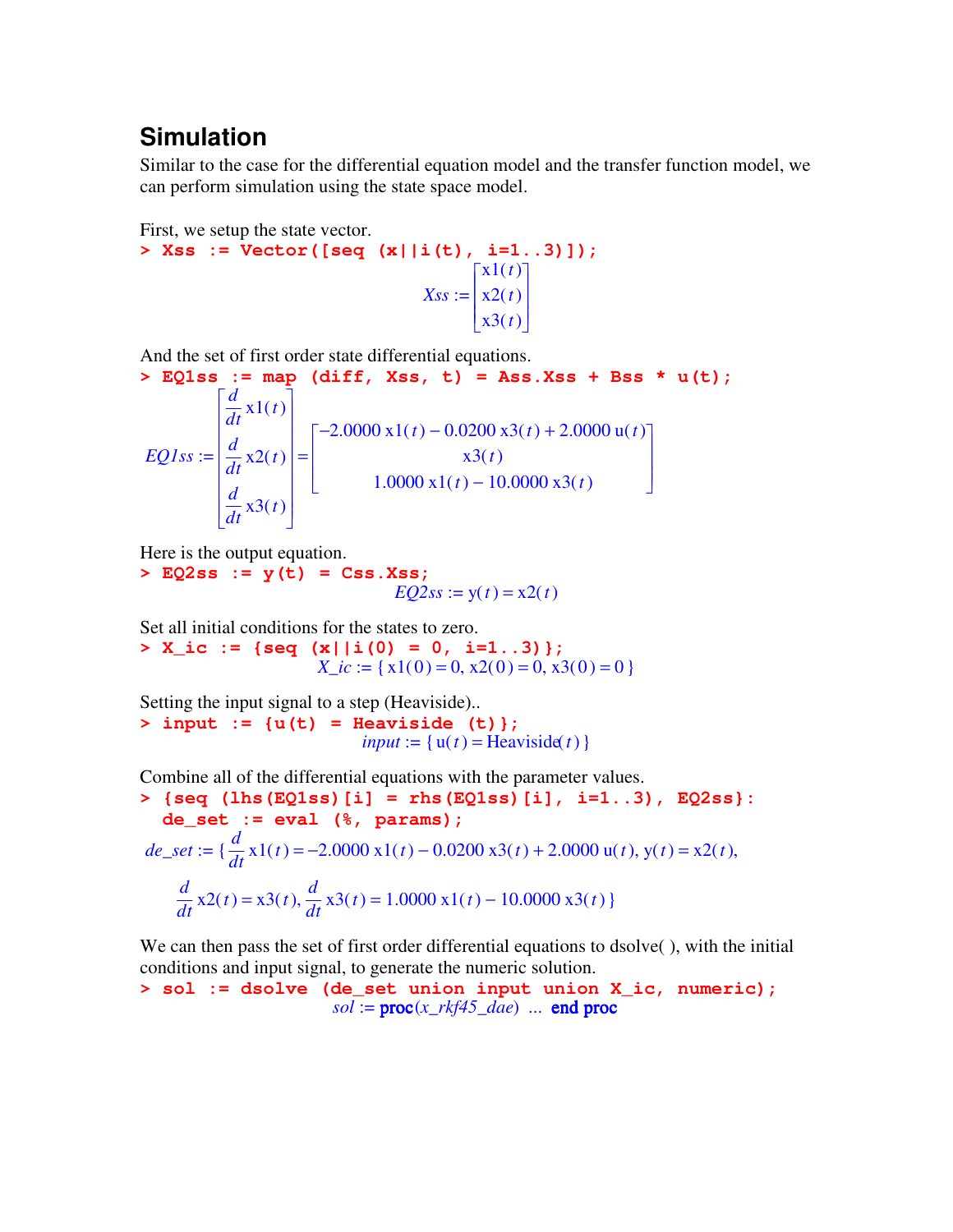

## **LQR Design**

In this section, we would like to design a Linear Quadratic Regulator (LQR) for our DC motor.

Our control objective is to minimize the motor shaft position error. As such, we are weighting high the position state in the Q matrix.

**> Qss := <<0.1|0|0>,<0|1|0>,<0|0|0.1>>; Rss := 0.1;**  $Qss :=$ Г L ן J  $0.1000 \quad 0 \quad 0$ 0 1 0 0 0 0.1000  $Rss := 0.1000$ 

The controller gain for the full state feedback LQR controller is computed using the custom procedure LQR( ).

**> Kss := LQR(Ass, convert (Bss, Matrix), Qss, Rss);** *Kss* := [0.5239 3.1623 0.3222]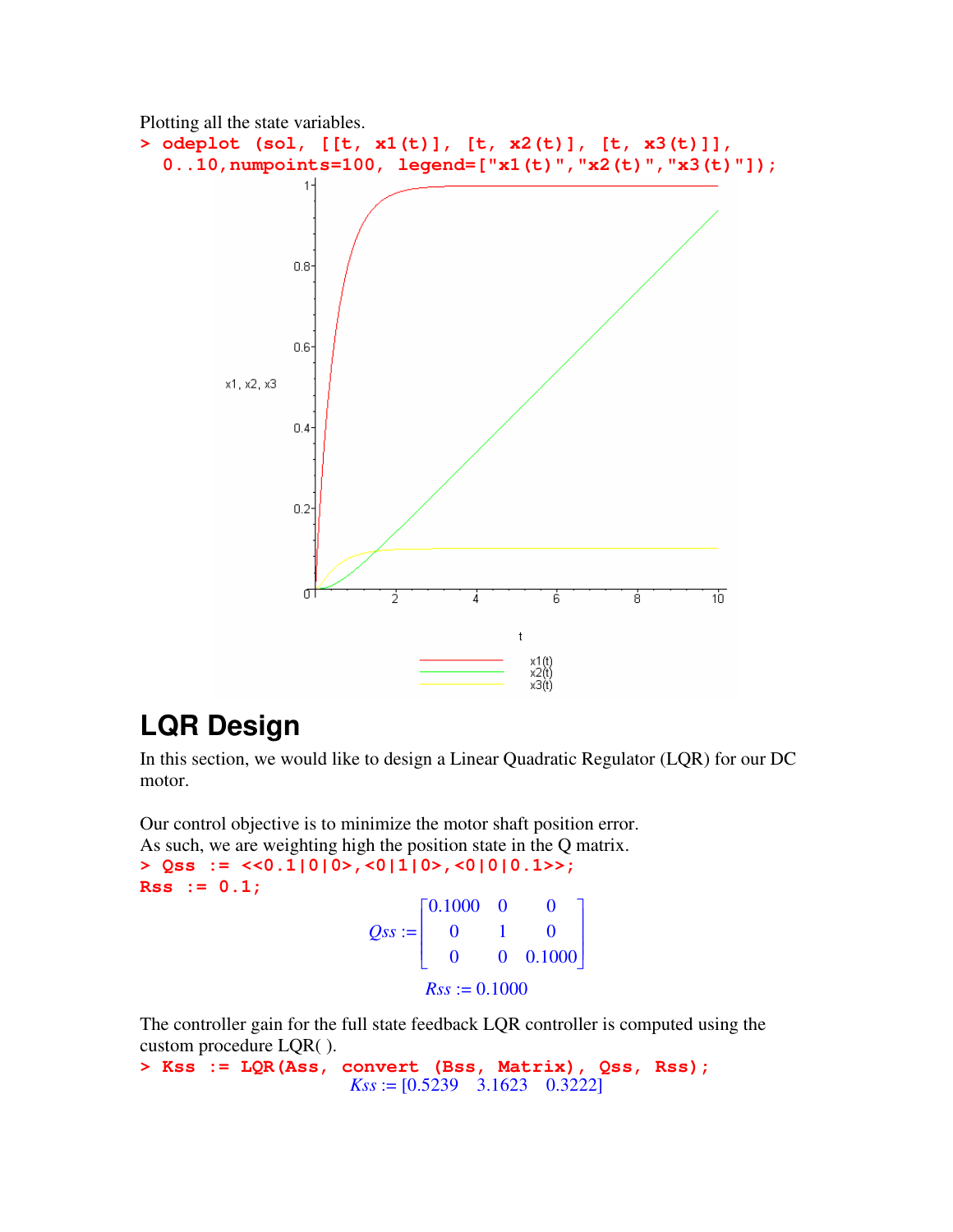Now, recall our system equations and initial conditions:

> de\_set;  
\n**X\_i.c;**  
\n
$$
\{\frac{d}{dt} x1(t) = -2.0000 x1(t) - 0.0200 x3(t) + 2.0000 u(t), y(t) = x2(t), \frac{d}{dt} x2(t) = x3(t),
$$
\n
$$
\frac{d}{dt} x3(t) = 1.0000 x1(t) - 10.0000 x3(t)
$$
\n
$$
\{x1(0) = 0, x2(0) = 0, x3(0) = 0\}
$$

Implementing the feedback control law and setting the input reference to a step signal. **> controller := {u(t) = - (Kss.(Xss-Vector([0, Heaviside(t), 0])))[1]};** *controller* :=

{u(*t*) = −0.5239 x1(*t*) − 3.1623 x2(*t*) + 3.1623 Heaviside(*t*) − 0.3222 x3(*t*)}

Passing everything to dsolve( ) to get a time response of the system. **> sol2 := dsolve (de\_set union X\_ic union controller, numeric);**

 $sol2 := \text{proc}(x_r k f 45\_dae)$  ... end proc

Showing all of the system states.

```
> odeplot(sol2, [[t, x1(t)], [t, x2(t)], [t, x3(t)]],
0..40,numpoints=100, legend=["x1(t)","x2(t)","x3(t)"]);1.8 -1.6\,1.41.2<sup>5</sup>\overline{1}x1. x2. x3
                           0.80.6<sub>1</sub>0.4<sub>1</sub>0.2 -\sigma10
                                                              \overline{20}30
                                                                                              40
                                                               ^\mathrm{t}x1(t)<br>x2(t)<br>x3(t)
```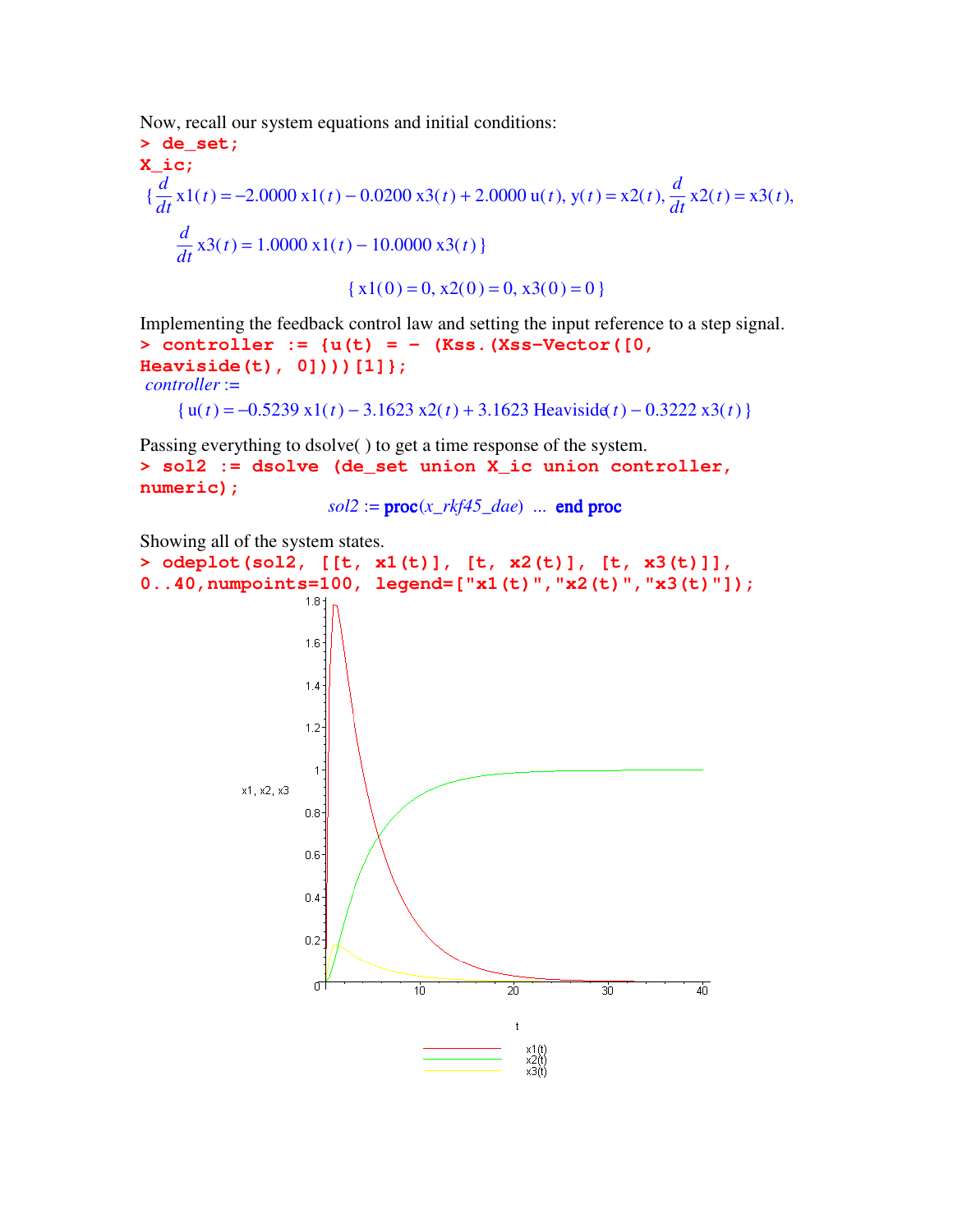

Now, we define an energy-like quantity (square of the input voltage) to give us an idea of the "cost" or the "control effort" required in operating the DC motor.

**> f\_u := z-> eval (u(t), sol2(z))^2; plot (f\_u, 0..40);**

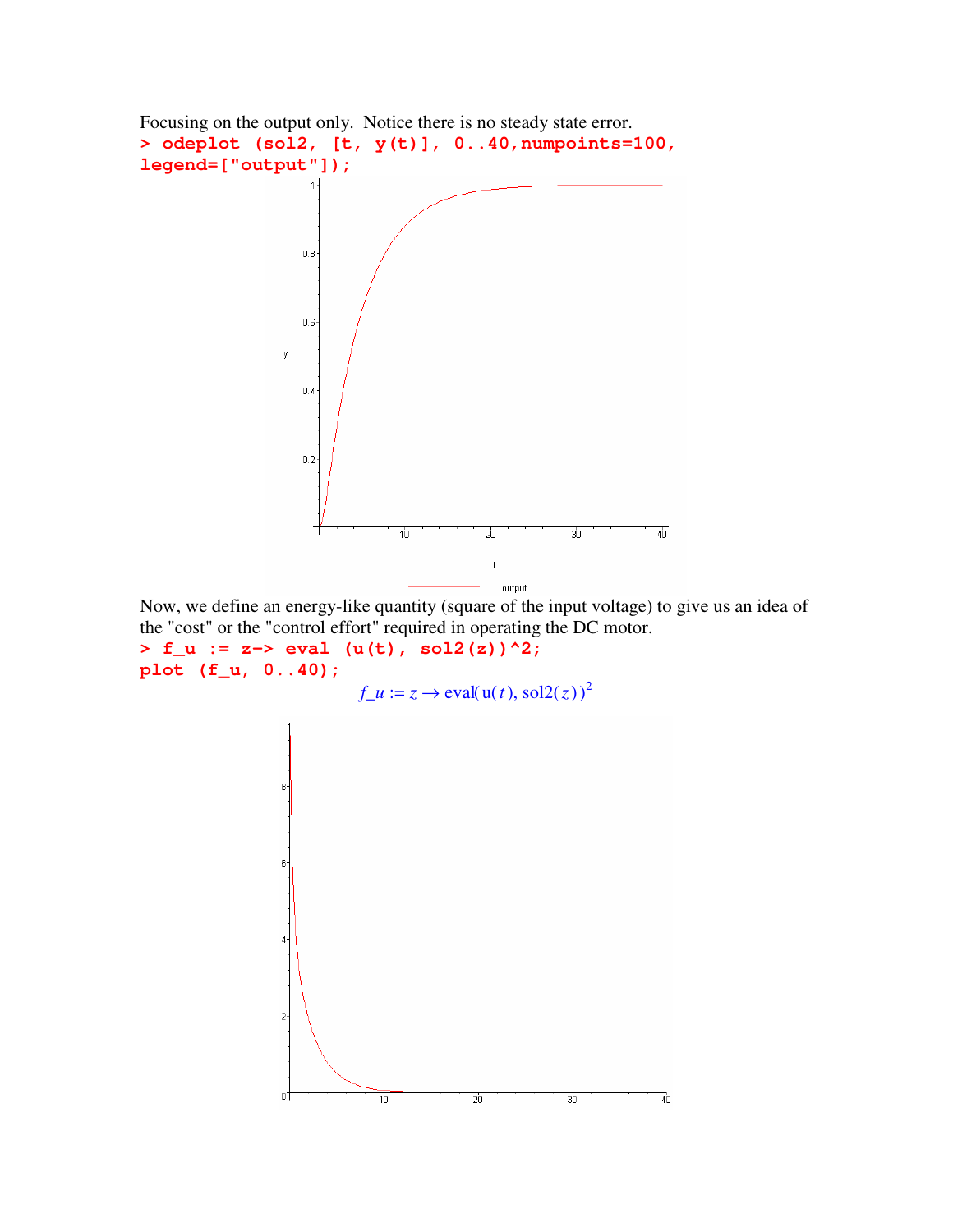The above plot shows that a large control effort is required initially to drive the motor. This is in response to the step change in the reference signal. Once the motor shaft is at the desired location, no more control is necessary and therefore, the control effort goes to zero (after around 10 seconds).

## **Animation**

As a final step in our current example, we would like to vary the weighting factor R for the LQR controller to see how it affects the system output response.

The R factor is the weighting coefficient for the input signal. By increasing R, we are putting more penalty on the control signal.

As such, the resulting controller will try to minimize the control efforts used to achieve the desired output.

First, recall the Q matrix setting:

```
> Qss := <<0.1|0|0>,<0|1|0>,<0|0|0.1>>;
                            Qss :=Г
                                   L

                                                      ן
                                                      J
                                                      


                                    0.1000 \quad 0 \quad 00 1 0
                                      0 0 0.1000
```
Next, we will generate the controller and the corresponding step time response for each value of R from 0.1 to 2.

To compare the "performance" of each of the controllers, we define the "control effort" of the controller as the square of the input signal, summed over time.

This associated "control effort" (or "energy-like") value for each controller is saved for each controller.

```
> Lp := NULL:
 Le := NULL:
 Lr := NULL:
  # Here, we vary R from 0.1 to 2
  for rx from 0.1 to 2 by 0.1 do
        energy, plt := frame (Ass, Bss, Qss, rx, de_set);
        Lp := Lp, plt;Le := Le,[rx, energy];
        Lr := Lr, rx;
  end do:
  Lp := [Lp]:
  Le := [Le]:
 Lr := [Lr]:
```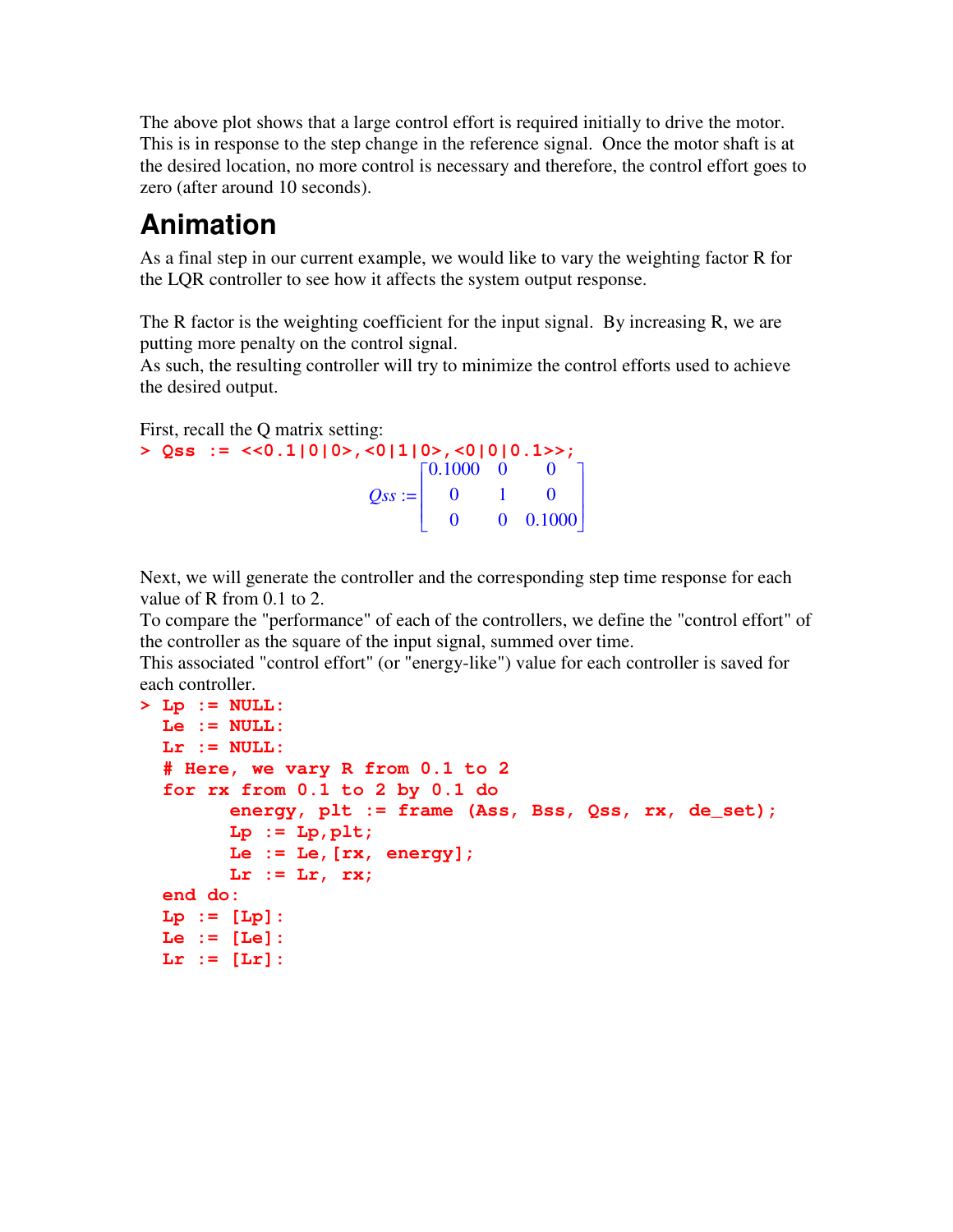Finally, we are compiling the output responses and the corresponding control efforts into an animation.

On the left plot, the closed-loop time response of each controller is shown.

On the right plot, the "control efforts" as a function of the value of R is shown.

For each step response on the left plot, a box is marked in the "Control Effort" plot on the right.

It shows the control effort required to generate the corresponding step response on the left.

```
> e_plt := plot (Le, labels=["R","Control Effort"]):
  L_anim := NULL:
  num := nops (Lp):
  for rx from 1 to num do
         p1 := plots[display] ([e_plt, pointplot ({Le[rx]},
            symbol=BOX, symbolsize=10)]);
         _P := array (1..1, 1..2);
         _P[1,1] := Lp[rx];
         _P[1,2] := p1;
         L_anim := L_anim, plots[display] (_P);
  end do:
  plots[display] ([L_anim], insequence=true,
  title = "Step response and the Control Energy for
  different values of R");<br>Step response and the Control Energy for different values of R
             Step Response
                                              Control Effort
   1.0<sup>3</sup>12
    .81
                                           10.
    6.
                                            8.
    4.
                                            6.1
    \overline{2}Q_{\Omega}ᠼ
                                                         1h15141 h1\bar{h}उँह
         .1e2
              75
                                                       78
                                                    .6
```
From the above animation, we can see that, as expected, the control effort decreases as R increase. The decrease in the control effort (or "operating cost") results in a slower step response of the system. In other words, it is a trade-off between energy spent and response speed: The more energy we are willing to spend, the faster our response will be.